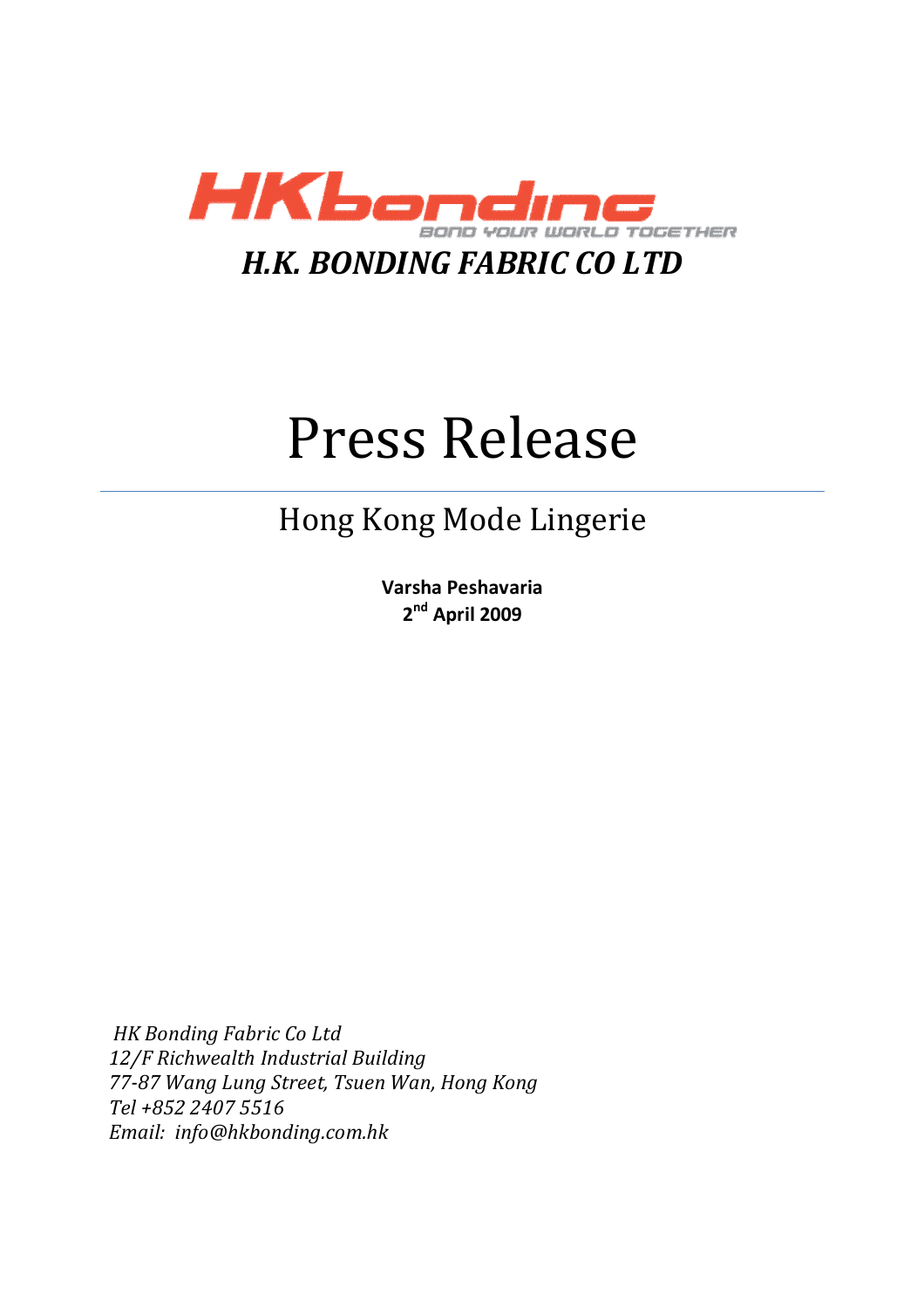# *PRESS RELEASE*

## *HK Bonding brings latest in fiberfill for molded bra cups and fabric lamination technologies*

#### Hong Kong, 2<sup>nd</sup> April 2009

HK Bonding brings the latest in fiberfill molded bra cups and fabric lamination technologies which will be presented at the Hong Kong Mode Lingerie show in April on the  $7^{\text{th}}$  to  $8^{\text{th}}$  at the Hong Kong Convention and Exhibition Centre.

The fiberfill products for the molded bra cups are the first in the industry that are produced using man made as well as sustainable and recycled raw materials. This creates the lightest moldable foam alternative bra cups that are breathable and able to incorporate freshness benefits through permanent moisture management as well as antibacterial technologies.

The fabric lamination process uses the most innovative environmental technologies for both simple processes such as underwear gusset applications to more complex applications such as controlling stretch of 4 way stretch fabrics. These technologies combine alongside bonded and no sewn garment techniques.

HK Bonding works with whole textile value chain by innovating and developing products based on the market need using the environmental friendly processes. Mr. Anderson Lee, Business Director of HK Bonding commented *"Our products aim to bring the latest technologies to the customers in the textile and apparel industry. By working very closely with our customers and suppliers, we are able to innovate and develop products that consumers are looking for from comfort to freshness and yet without harming the environment."* 

HK Bonding sister company of HK Non-Woven registered at 12/F Richwealth Industrial Building, 77 – 87 Wang Lung Street, Tsuen Wan, Hong Kong. Tel +852 2407 5516. Email: info@hkbonding.com.hk